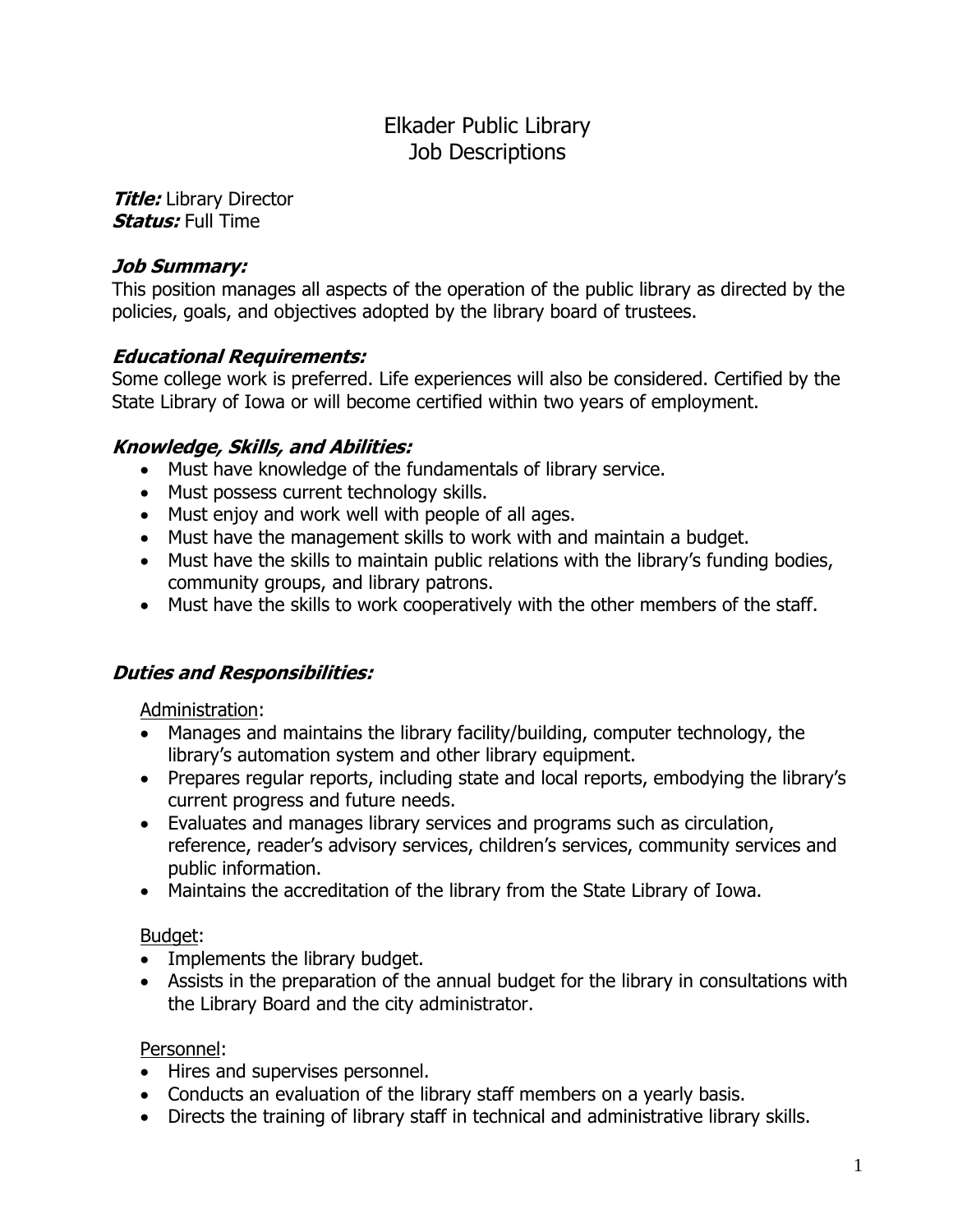Library Collection:

 Develops the library collection ("collection" is everything the library has on hand for its customers: books, DVDs, CDs, magazines, newspapers, subscriptions to electronic resources, cake pans and more).

Public and Community Relations:

- Implements board policy, interprets library policy for the public.
- Acts as Public Relations Officer for the library.
- Represents the library in the community and promotes the library and its services.
- Teaches library patrons how to access, evaluate, and use print and electronic information resources.
- Directs and provides outreach services to the community.
- Provides preschool story time to build early literacy skills in young children.
- Helps school age patrons find resources to complete school assignments.
- Maintains the library's webpage and social media pages.

Library Board Relations:

- Acts as the professional/technical advisor to the library board of trustees on policies, finances, planning, library performance, and laws effecting libraries.
- Attends all Library Board of Trustees' meetings other than those in which salary or tenure are under discussion.

Liaison Responsibility with City, State, County, and System Groups:

- Knows local and state laws; actively supports library legislation in the state and nation.
- Attends City Council and County Board of Supervisors meetings as deemed necessary.
- Attends as many regional, county, and district meetings and continuing education classes as necessary. The Director and any accompanying trustee will be reimbursed for the expenses of the meeting.
- Uses the services and consultants of the State Library of Iowa.
- Affiliates with the state and national professional organizations and attends professional meetings and workshops. Dues to the Iowa Library Association and to the Iowa Small Library Association shall be paid by the library on an annual basis.

Professional Development:

 Keeps up to date in technology and makes recommendations to the Library Board as to hardware and software needed in the library.

# **Physical Demands**:

- Standing, sitting, walking, climbing, bending, reaching
- Talking and hearing in person and on telephone
- Vision from 20 inches to 20 feet
- Lifting and carrying up to 40 lbs; pushing and pulling carts on wheels weighing up to 100 lbs
- Fine motor skills including keyboarding and using computer mouse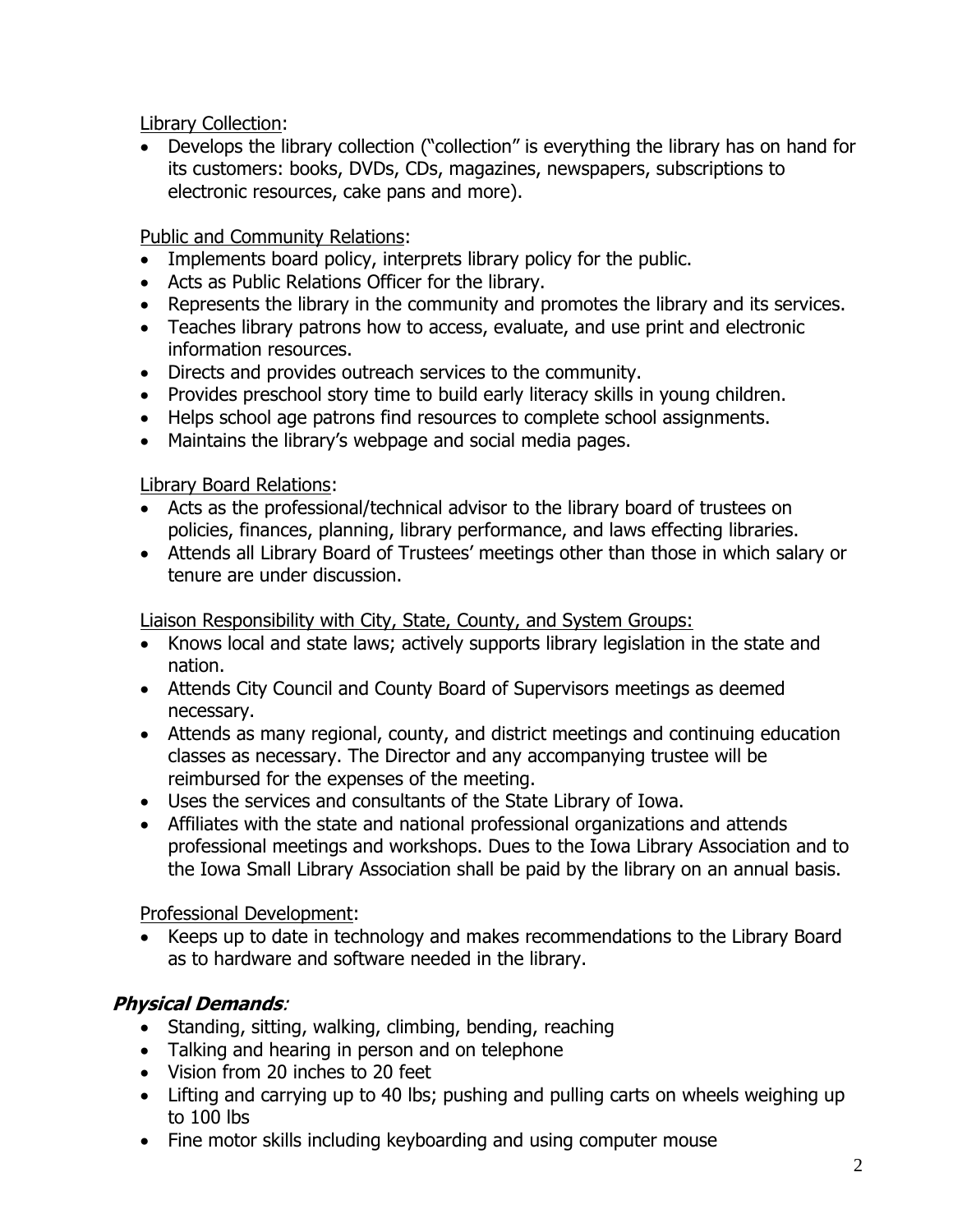#### **Evaluation:**

The Library Director will be evaluated by the Library Board of Trustees at the end of each calendar year.

### **Salary:**

The salary for Director of the Elkader Public Library shall be based on education and experience. The Library Director position shall be an annual salaried position.

Approved May 10, 2022